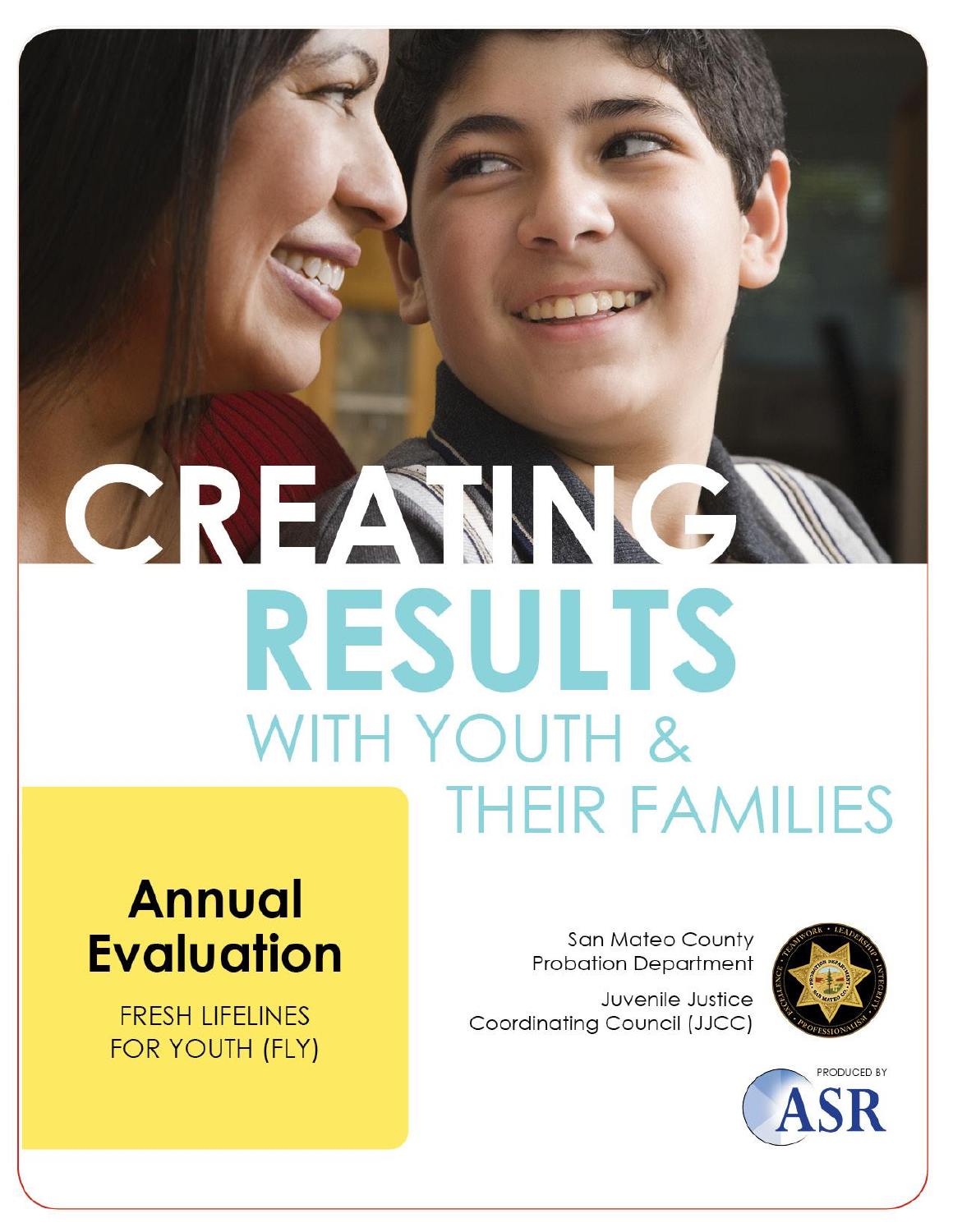## **TABLE OF CONTENTS**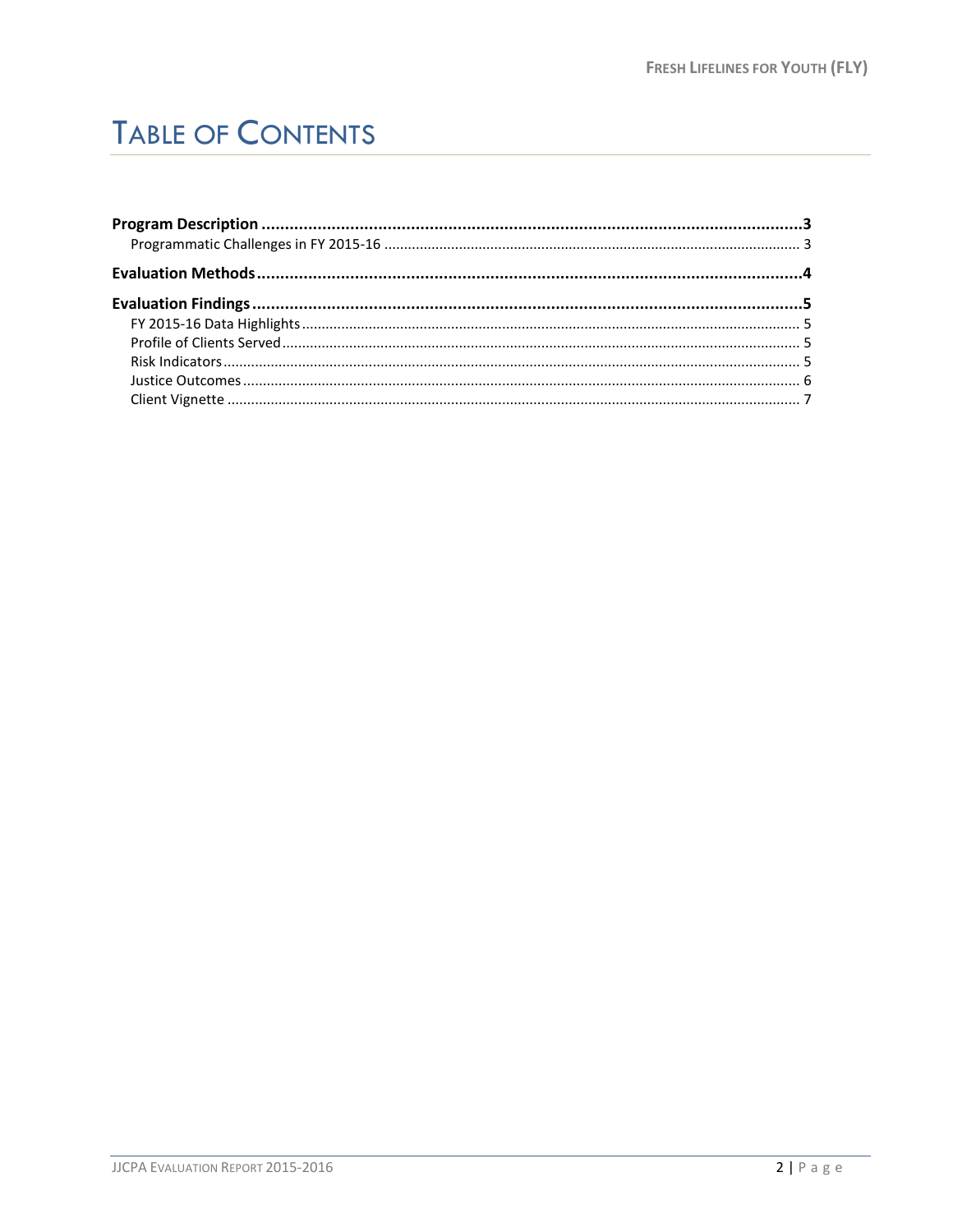## <span id="page-2-0"></span>PROGRAM DESCRIPTION

The mission of Fresh Lifelines for Youth, Inc. (FLY) is to prevent juvenile crime and incarceration through legal education, mentoring, and leadership training. FLY's vision is that the most marginalized and underserved youth will gain the life skills and character needed to avoid the criminal justice system and transform from delinquent youth into positive community leaders.

FLY's programs are designed to build multiple internal and external developmental assets crucial for adolescent development and that youth in the juvenile justice system are often lacking. FLY's programs promote safety in the community and prevent crime and incarceration by working with current juvenile justice youth to identify and develop their strengths. FLY provides opportunities for youth to engage and redirect their talents and energy, and create positive change in their communities through community service. Youth in the Leadership Program also have the opportunity to serve as positive role models by sharing their experiences and offering advice to the program's middle school law youth. The following are the activities provided by the program:

*Law Program*—Youth attend a 12-week interactive cognitive-behavioral therapy based legal education curriculum, including weekly, two-hour sessions that focus on key experiential components (e.g. role play, juvenile justice system stakeholder visit, field trip, recognition ceremony), that provides: a) knowledge on legal and social consequences of juvenile crimes; b) safety for trying new behaviors and identities; c) community that supports positive actions and choices; d) empathy for juvenile justice systems and their stakeholders; e) cognitive dissonance between present realities and future potential; and f) self-efficacy to see they have the potential that can be used in a positive way.

*Leadership Program*—Youth complete a written application, attend an intake meeting, have two interviews, a youth orientation, and a separate feedback discussion with the parent(s). This intake method is used to help youth learn and apply job interview skills. Youth also attend a three-day retreat in the Santa Cruz Mountains where they learn how to set goals and complete a training in leadership and community activism. Lastly, youth plan and participate in monthly community service activities such as visiting with seniors, working at soup kitchens, maintaining an inner-city garden used for elementary school field trips, and speaking to middle school students about the dangers of drugs, violence, and crime.

*Case Management*—Youth meet with their case managers twice a month to help set and achieve academic, vocational, and healthy living goals. Case managers serve as positive role models who emphasize the importance of education and self-sufficiency. Case managers also plan workshops on public speaking, career searching, resume writing, interviewing, and financial management, and sponsor monthly prosocial activities such as bowling, hiking, and sober Friday nights.

#### <span id="page-2-1"></span>Programmatic Challenges in FY 2015-16

In FY 2015-16, FLY continued to hone the use of the Ohio Youth Assessment System (OYAS) in the leadership program and have also added in the pre-Juvenile Assessment and Intervention System (JAIS) and Child and Adolescent Needs and Strengths (CANS) assessments in San Mateo County. In addition, FLY's Leadership Training Program shifted to a two cohort model to better accommodate the semester schedule of the Law Program. Formerly, the Leadership Training Program started in August and ended in June. Now, for youth in the spring semester of the Law Program, cohort one begins in August and ends in June. Youth who attend the Law Program in the fall semester start the Leadership Training program in February and end in December.

Part of the adjustment to this new model has included scheduling separate events for the two cohorts and determining an effective frequency of deadlines for each cohort. So far, this new style of year-round recruitment has helped retain more youth from the fall semester of the Law Program. The Leadership Training Program will continue to learn and adjust to improve processes within this two cohort model.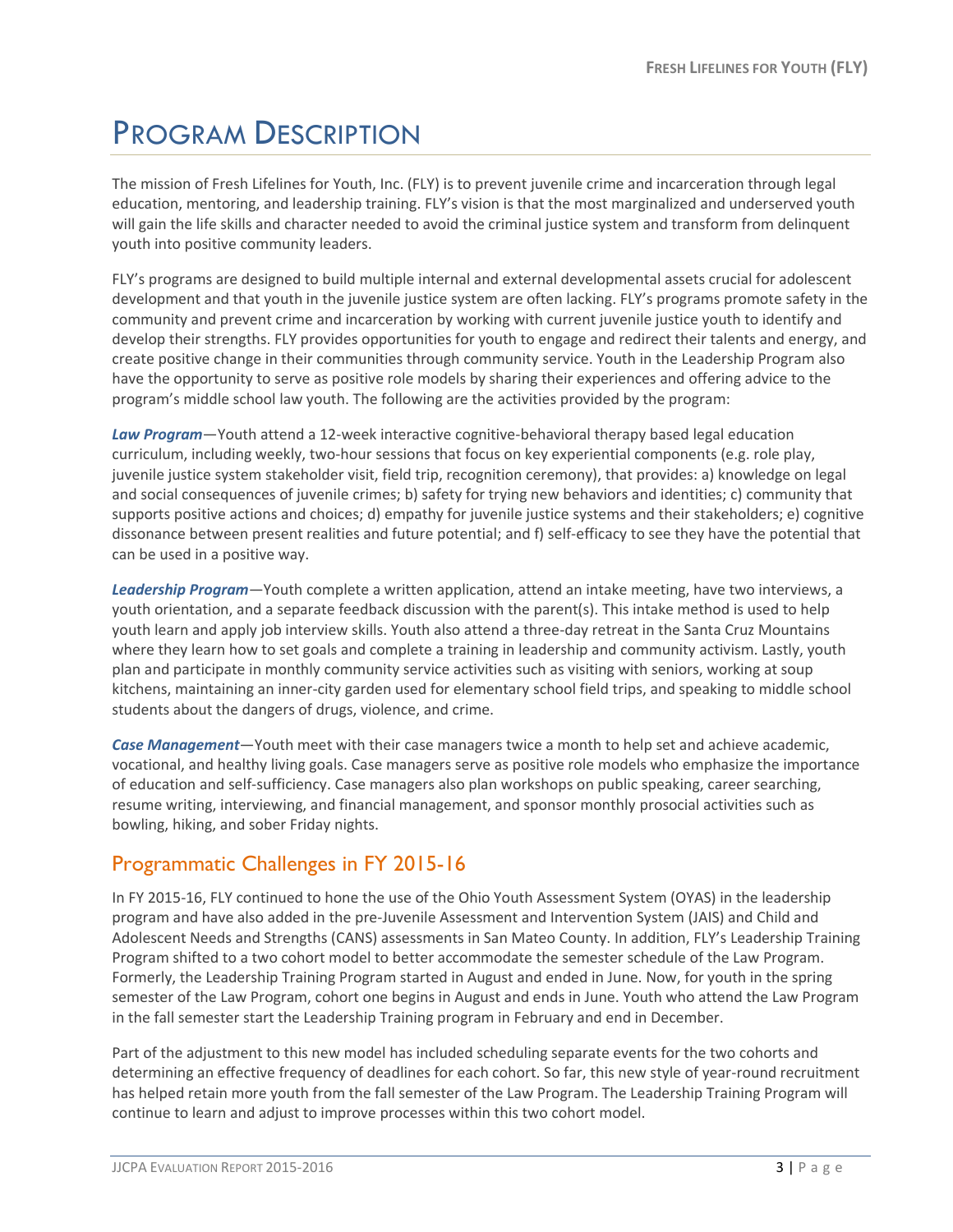### <span id="page-3-0"></span>EVALUATION METHODS

Programs funded by San Mateo County Juvenile Probation (SMCJP) monitor their programs and report client, service and outcome data to the department and its evaluator, Applied Survey Research (ASR). The methods and tools used to collect this data are described below:

*Clients and Services*—Grantee programs collected and entered demographic (e.g., gender, race/ethnicity) and service data (e.g., types and hours of service) for individual clients and entered these in their own data systems prior to transferring the data to ASR for analysis.

*Risk Factors***—**In FY 2015-16, SMCJP implemented two new measures of client risk level, the pre-JAIS and the CANS. Funded programs were asked to complete these measures with existing clients beginning January 2016 and at intake with all new clients subsequently.

- The **Juvenile Assessment and Intervention System** (JAIS) is a risk, strength and needs assessment designed to assist workers to effectively and efficiently supervise youth, both in institutional settings and in the community. It is reliable and has been validated across ethnic and gender groups. The JAIS consists of a brief prescreen assessment (**pre-JAIS**) in addition to full assessment and reassessment components; SMCJP has elected to administer the pre-JAIS to provide an initial indicator of recidivism risk. The pre-JAIS consists of 8 (girls) or 10 (boys) items and yields an overall risk level of low, moderate, or high.
- The **Child Adolescent Needs and Strengths** (CANS) survey is a multi-purpose tool developed for children's services to support decision making including level of care and service planning, to facilitate quality improvement initiatives, and to allow for the monitoring of outcomes of services. The CANS consists of multiple items scored on a 4-point scale (0 to 3, with a score of 2 or 3 indicating an actionable need) and grouped into stand-alone modules—e.g., Risk Behaviors, Strengths, Behavioral/Emotional Needs, Trauma. Each grantee completed a different set of CANS modules according to the specific fit with their programs and clientele.
- Programs funded by the Juvenile Justice Crime Prevention Act (JJCPA) also collected data on several riskrelated indicators, including whether a youth had any of the following at program entry: 1) an alcohol or drug problem, 2) an attendance problem, and 3) a suspension or expulsion in the past year.

*Outcomes*—In FY 2015-16, SMCJP intended to assess change over time using CANS follow-up data at the conclusion of services. Because the CANS is recommended to be administered at 6-month intervals and with low response rates due to the post-January start, ASR was not able to analyze CANS post-test data for FY 2015-16.

 JJCPA-funded programs are also required to report data on the following six mandated outcomes for program participants: 1) arrest rate, 2) incarceration rate, 3) probation violation rate, 4) probation completion rate, 5) court-ordered restitution completion rate and 6) court-ordered community service completion rate. San Mateo County has elected to report these outcomes at 180 days post-entry with the reference group being the past year's cohort of program participants (i.e., whose six-month milestone occurred in FY 2015-16).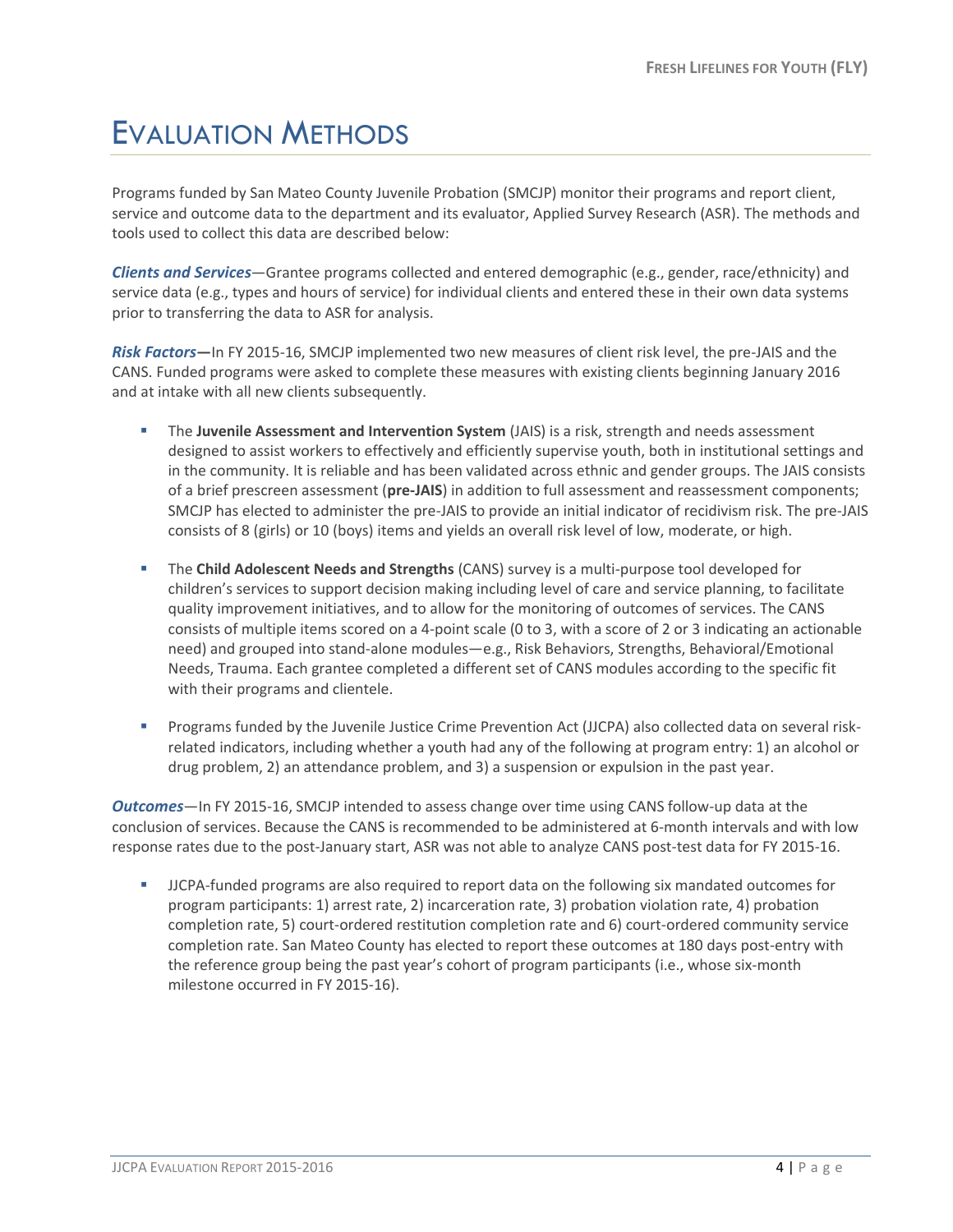## <span id="page-4-0"></span>EVALUATION FINDINGS

#### <span id="page-4-1"></span>FY 2015-16 Data Highlights

- The number of Leadership clients served increased 40% compared to the last 4 fiscal years
- FLY clients appear to have moderate risk levels—55% Low and 34% Moderate on the pre-JAIS—but lack important internal, social and community supports—98% have at least one actionable need on CANS Youth Strengths module
- On justice-related outcomes, the rates for Arrests, Incarcerations and Probation Violations dropped substantially from previous fiscal years

#### <span id="page-4-2"></span>Profile of Clients Served

This year FLY served a total of 94 unique Probation youth—42 in the Leadership Program and 63 in the Law Program, with 11 participating in both—all of whom had demographic data (see Table 1). A majority of participants were male (72%) and identified predominantly as Latino (53%), followed by Filipino/Pacific Islander (26%), White/Caucasian (10%) and Black/African American (7%). The average age of clients was 16.8 years.

The large decrease in duration of time in the program for Leadership participants can be explained by the shift to the two cohort model; approximately half of these clients entered the program in February and March, 2016.

<span id="page-4-3"></span>

| <b>Metric</b>                                                                                             | <b>FY 11-12</b>                                                                    | <b>FY 12-13</b> | <b>FY 13-14</b> | <b>FY 14-15</b> | <b>FY 15-16</b> |
|-----------------------------------------------------------------------------------------------------------|------------------------------------------------------------------------------------|-----------------|-----------------|-----------------|-----------------|
| <b>Clients &amp; Services</b>                                                                             |                                                                                    |                 |                 |                 |                 |
| <b>All Probation Clients</b>                                                                              |                                                                                    |                 |                 |                 |                 |
| Number of clients served                                                                                  | Data not collected in prior fiscal years                                           |                 |                 |                 | 94              |
| Average number of hours of service                                                                        |                                                                                    |                 |                 | 44.5            |                 |
| Average time in the program (months)                                                                      |                                                                                    |                 |                 | 6.4             |                 |
| <b>Leadership Program Only</b>                                                                            |                                                                                    |                 |                 |                 |                 |
| Number of clients served                                                                                  | 30                                                                                 | 30              | 31              | 30              | 42              |
| Average number of hours of service                                                                        | 88.9                                                                               | 72.3            | 97.8            | 98.5            | 85.9            |
| Average time in the program (months)                                                                      | 10.8                                                                               | 10.8            | 10.8            | 10.0            | 6.6             |
| <b>Risk Indicators</b>                                                                                    |                                                                                    |                 |                 |                 |                 |
| Pre-JAIS Risk Level <sup>a</sup>                                                                          | 55%<br>34%<br>11%<br>Data not collected in prior fiscal years<br>88%<br>7.8<br>11% |                 |                 |                 |                 |
| Low                                                                                                       |                                                                                    |                 |                 |                 |                 |
| Moderate                                                                                                  |                                                                                    |                 |                 |                 |                 |
| <b>High</b>                                                                                               |                                                                                    |                 |                 |                 |                 |
| CANS Items <sup>b</sup>                                                                                   |                                                                                    |                 |                 |                 |                 |
| Clients with 3 or more actionable needs                                                                   |                                                                                    |                 |                 |                 |                 |
| Number of actionable needs per client                                                                     |                                                                                    |                 |                 |                 |                 |
| Percent of items with actionable needs                                                                    |                                                                                    |                 |                 |                 |                 |
| $a$ n = 38 clients with complete pre-JAIS data. $b$ n = 40 clients with data on a total of 69 CANS items. |                                                                                    |                 |                 |                 |                 |

#### Table 1. **Client Demographics, FY 2015-16**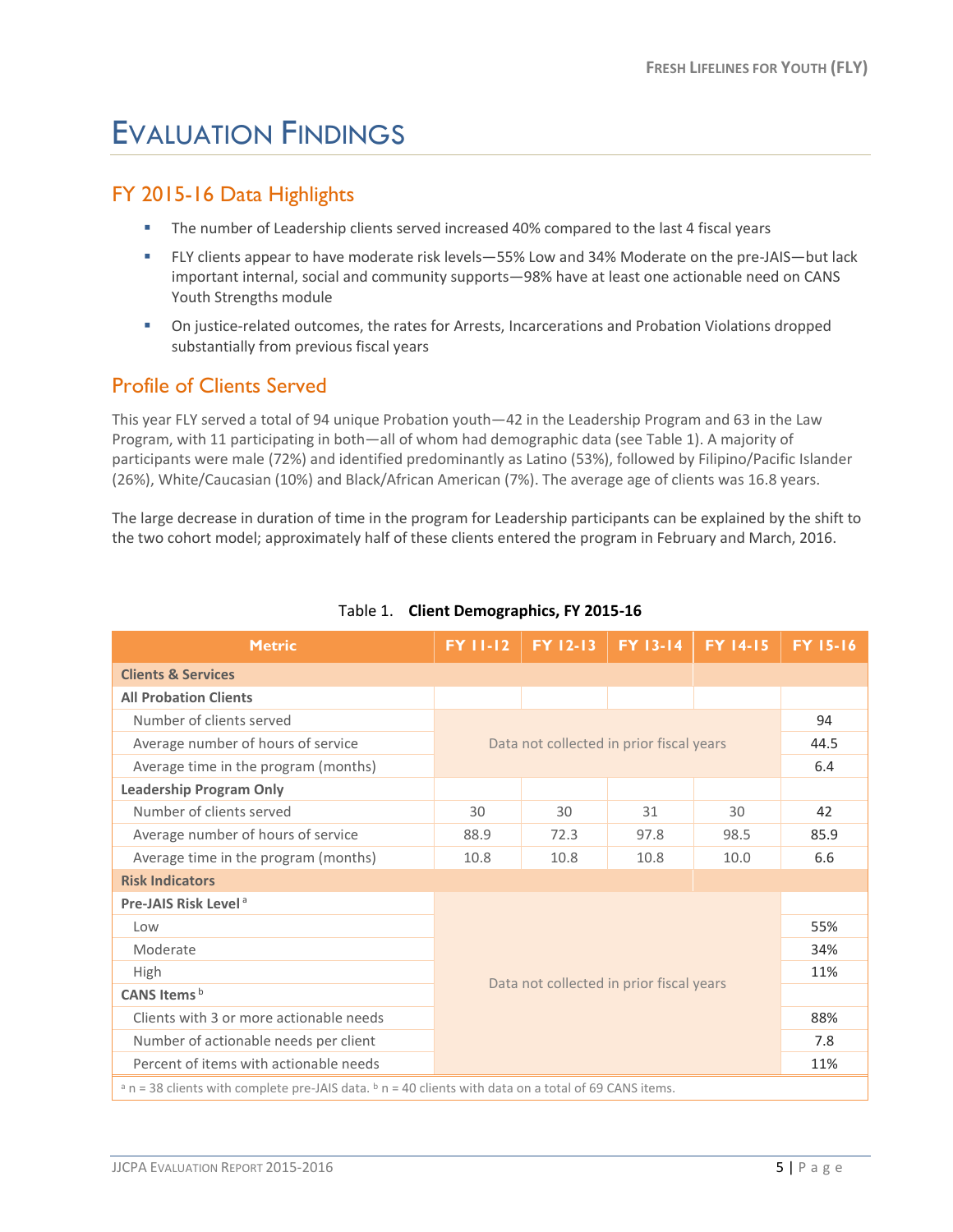Participants received an average of 44.5 hours of services, though the amount of services provided was dramatically different between the two programs. Leadership clients received an average of 85.9 hours of leadership activities/services (62% of hours) and case management (38%), whereas Law clients received an average of 9.8 hours and 6.1 classes of law-related education services. In FY 2015-16, FLY participants assessed with the pre-JAIS (n=38) had criminogenic risk levels predominantly at the Low (55%) and Moderate (34%) levels (see Table 1). FLY did not provide data on alcohol/drug or school problems at program entry.

#### Risk Indicators

On the CANS assessment, 88% of the 40 respondents had actionable needs on 3 or more items and the average number of actionable needs per clients was 7.8, below the average for all JJCPA programs (9.5).



Figure 1. **Percent of clients with at Least 1 Moderate or Significant Need by CANS Module**

Note: n = 40 clients with a total of 69 CANS items.

Figure 1 presents the percentage of clients with at least one actionable need on each of the 7 CANS modules FLY administered. Almost all participants (98%) had actionable needs on the Youth Strengths module, indicating that participating youth lack important internal (e.g., resilience, optimism), social (e.g., family strengths/support, relationship permanence) and community (e.g., community connection, educational setting) resources and supports. A substantial percentage of youth (45%) also had one or more needs on the Substance Use module.

The Trauma (4%), School (10%) and Juvenile Justice (10%) modules had the lowest rates; it should be noted that current risk must be serious and immediate to warrant an actionable need on the Juvenile Justice domain (e.g., 1 or 2 arrests in past 30 days vs. arrest history but none in last 30 days; risk to community residents vs. risk to community property).

#### <span id="page-5-0"></span>Justice Outcomes

Table 2 presents justice-related outcomes for 45 youth whose six-month post-entry evaluation milestone occurred in FY 2015-16. Thus, data presented in this section are for youth who enrolled in the program in the 2015 calendar year. As shown, rates for Arrests, Incarcerations and Probation Violations dropped substantially from previous fiscal years. The rate of completion of court-ordered Probation also decreased substantially, whereas there were no youth who were assigned Restitution nor Community Service.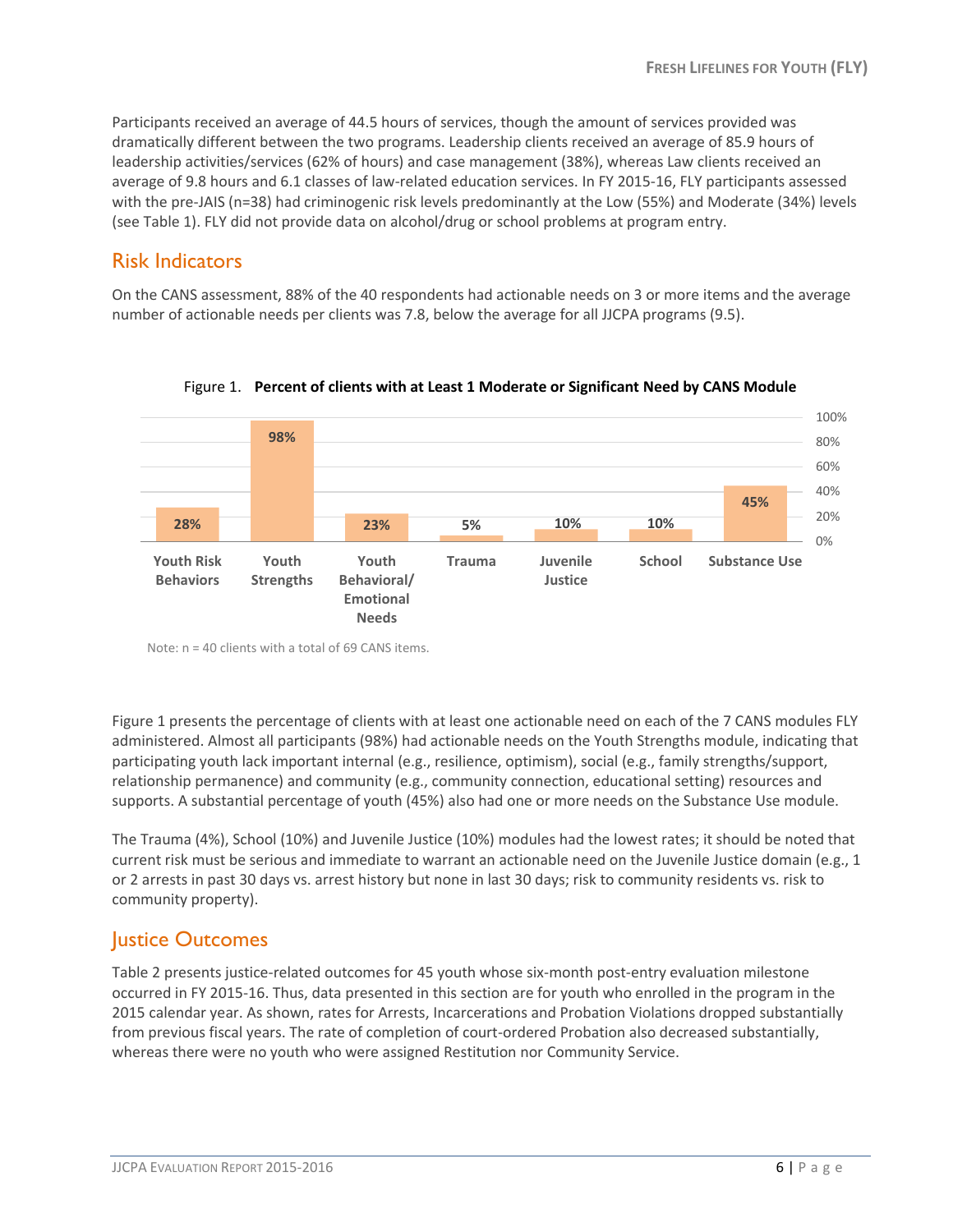| <b>Metric</b>                             | <b>FY 11-12</b> | <b>FY 12-13</b> | <b>FY 13-14</b> | <b>FY 14-15</b> | <b>FY 15-16</b> |
|-------------------------------------------|-----------------|-----------------|-----------------|-----------------|-----------------|
| <b>Outcomes</b>                           |                 |                 |                 |                 |                 |
| Justice Outcomes <sup>a</sup>             |                 |                 |                 |                 |                 |
| Arrests (for a new law violation)         | 17%             | 17%             | 16%             | 20%             | 2%              |
| Incarcerations                            | 40%             | 27%             | 42%             | 40%             | 7%              |
| Probation violations                      | 40%             | 35%             | 36%             | 50%             | 29%             |
| Completed court-ordered probation         | 25%             | 12%             | 14%             | 50%             | 14%             |
| Completed court-ordered restitution       | 40%             | $0\%$           | 33%             | N/A             | N/A             |
| Completed court-ordered community service | 50%             | 33%             | 29%             | 100%            | N/A             |
| $\sim$ $\sim$ $\sim$<br>$\sim$<br>.       |                 |                 |                 |                 |                 |

#### Table 2. **Justice Outcomes, FY 2015-16**

<sup>a</sup> Sample sizes vary for each FY and indicator; for FY 2015-16, n = 45 for Arrests and Incarcerations, n = 7 for Probation Violations and Completed Probation, n = 0 for Completed Restitution and Completed Community Service.

#### <span id="page-6-0"></span>Client Vignette

As a way to illustrate the effort of the FLY Leadership and Law programs and the benefits to its participants, staff provided a summarized case history of one client served this year.

| <b>Name of focus client:</b>                                                                                                        | Julianne                                                                                                                                                                                                                                                                                                                                                                                                                                                                                                                                                                                                                                                            |
|-------------------------------------------------------------------------------------------------------------------------------------|---------------------------------------------------------------------------------------------------------------------------------------------------------------------------------------------------------------------------------------------------------------------------------------------------------------------------------------------------------------------------------------------------------------------------------------------------------------------------------------------------------------------------------------------------------------------------------------------------------------------------------------------------------------------|
| Age and sex of client:                                                                                                              | 18 years old, female                                                                                                                                                                                                                                                                                                                                                                                                                                                                                                                                                                                                                                                |
| <b>Reason for referral:</b>                                                                                                         | Julianne was first introduced to FLY through our Law Related Education<br>Program at community school, Redwood High School.<br>Her main goal was graduating on time, alongside her twin. Being aware<br>she was behind on credits, possibly running the risk of not achieving<br>her goal, Julianne joined the Leadership Training Program (LTP).<br>Julianne wanted to graduate to walk the stage in June.                                                                                                                                                                                                                                                         |
| Client's behavior, affect and<br>appearance when they first<br>started your program:                                                | Before Julianne started LTP, she expressed feeling uneasy about<br>attending the three-day wilderness retreat. She arrived as a shy,<br>reserved person who engaged mostly with her twin sister.                                                                                                                                                                                                                                                                                                                                                                                                                                                                    |
| What activities did your client<br>engage in and was their<br>engagement consistent?                                                | Through the program year, Julianne has participated in various events<br>including social problem discussion/art event, blanket making for the<br>homeless, Yelp tour and white water rafting.<br>Julianne worked very closely with her case manager on connecting and<br>meeting deadlines with teachers and counselors. While participating in<br>the program, Julianne became more engaged in school, set goals for<br>herself around school attendance and focused her energy completing<br>school assignments. Through all her efforts, Julianne graduated early<br>from her community school and she was able to walk the stage<br>alongside her twin sister. |
| Describe client's affect,<br>behavior or appearance<br>toward the end of your<br>program, noting any ways in<br>which they changed. | Ever since Julianne graduated from high school, her self-esteem has<br>improved and now she is more confident about achieving personal<br>goals.                                                                                                                                                                                                                                                                                                                                                                                                                                                                                                                    |